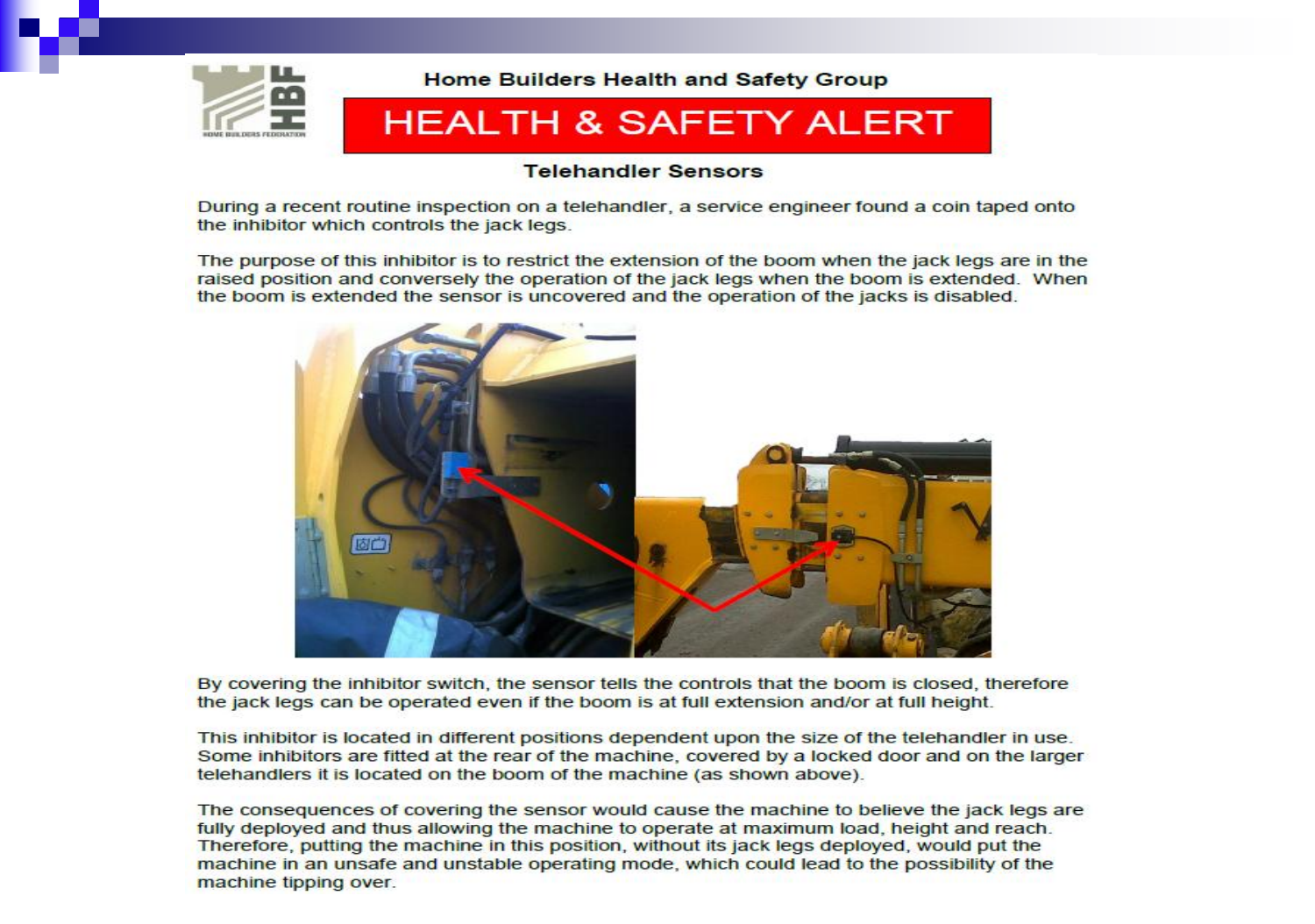### **SUBJECT: Tracked Excavator Overturned** 7<sup>th</sup> October 2013 DATE:

A recent Industry safety bulletin has been circulated following the overturning of a tracked excavator during a routine task, when the operator lost control after a loose bottle in the cab caused the control pedals to be jammed in an active position (this WAS NOT on a xxxx site). Fortunately nobody was injured and the operator was protected by wearing his seatbelt and the Rollover Protective cab, both of which were a fundamental importance to his safety.



Bottle wedged under travel control pedal which resulted in loss of control of the excavator

There are three key lessons to be learnt from this event and they relate to operators and drivers of all types of vehicles & equipment, whether plant, cranes, LGVs, vans or cars:

- Seat belts save lives anything other than 100% compliance in wearing is unacceptable.
- All drivers or operators must be extremely vigilant in ensuring loose objects are stored in a way that they could not interfere with control pedals or levels.
- Supervisors and Managers have an important role to play in the maintenance of discipline and must not accept anything other than the highest standards and disciplinary action should be taken against operators who do not meet these requirements.

Should you have any queries please do not hesitate to contact a member of the SHE Department.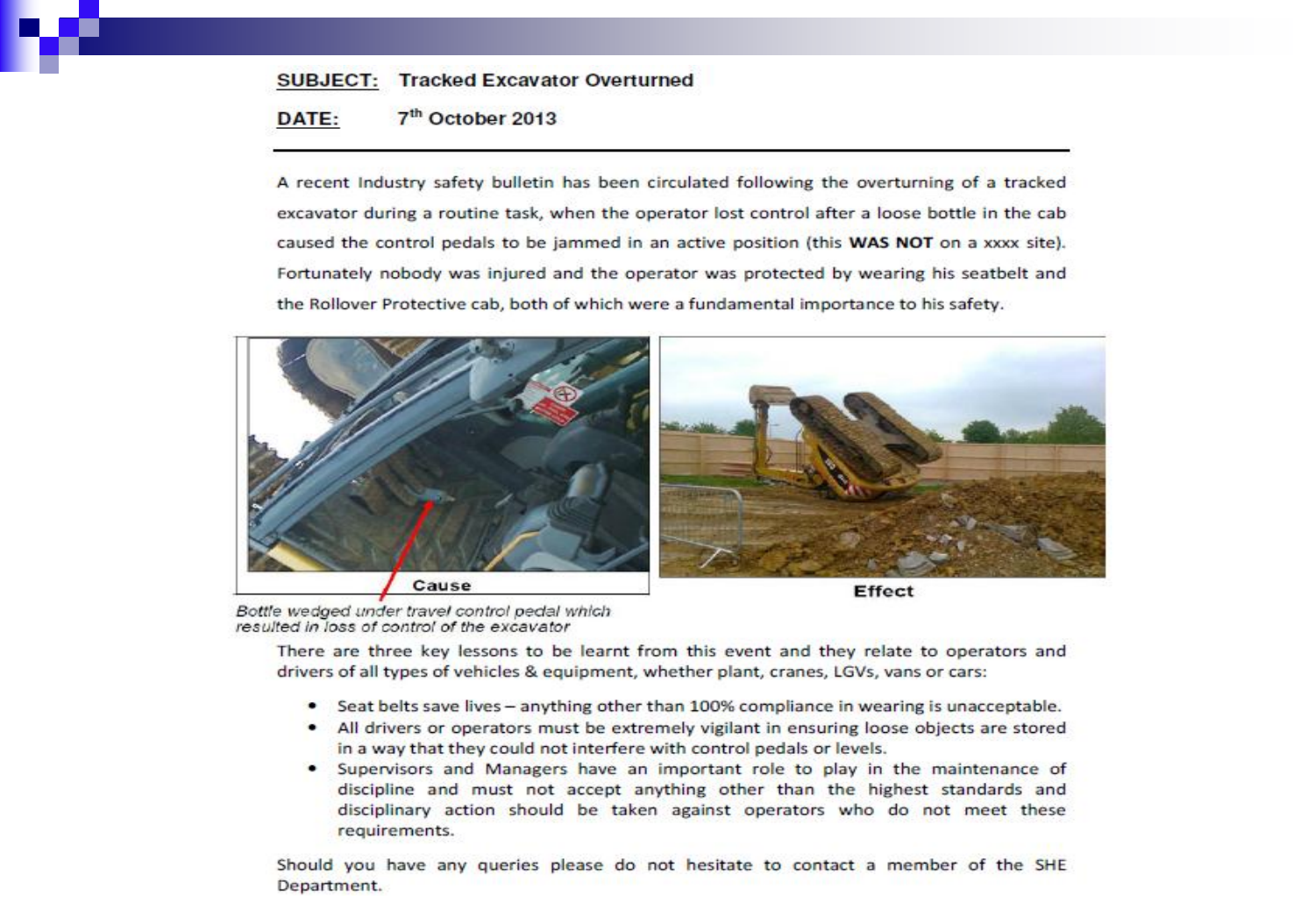# **Occupational Health**

 **Stewart Morrison, Ogilvie Group/ SHBHSF Chair**

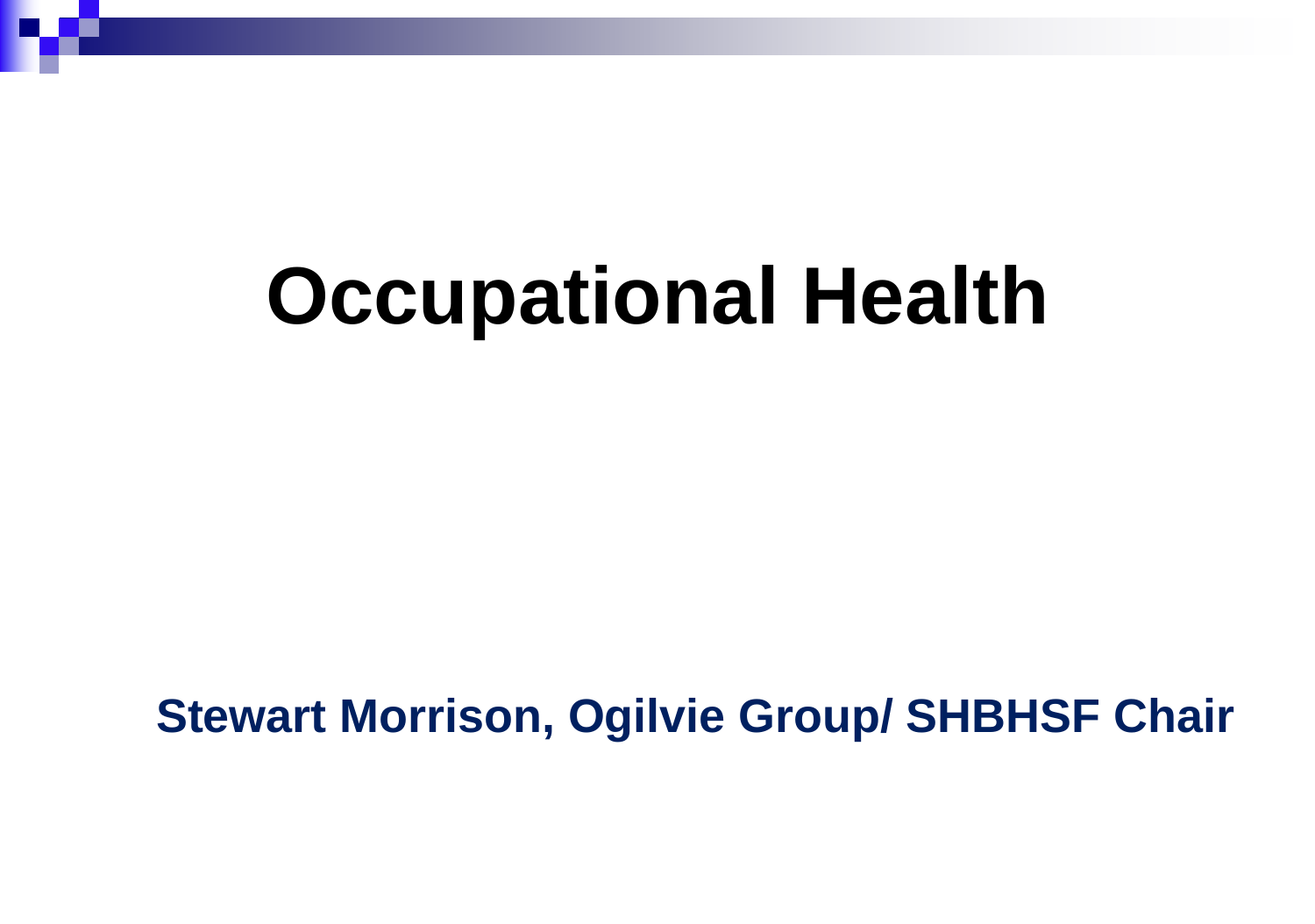## **Legal Requirements**

# **Health & Safety at Work etc. Act 1974**

Employers to ensure health and safety of employees and others who may be affected by their work activities

# **Management of H&S Regulations 1999**

Risk assessment to identify measures needed to comply with H&S requirements and control risk.

Reg 20: employees provided with such health surveillance as is appropriate having regard to the risks to their health and safety which are identified by the assessment.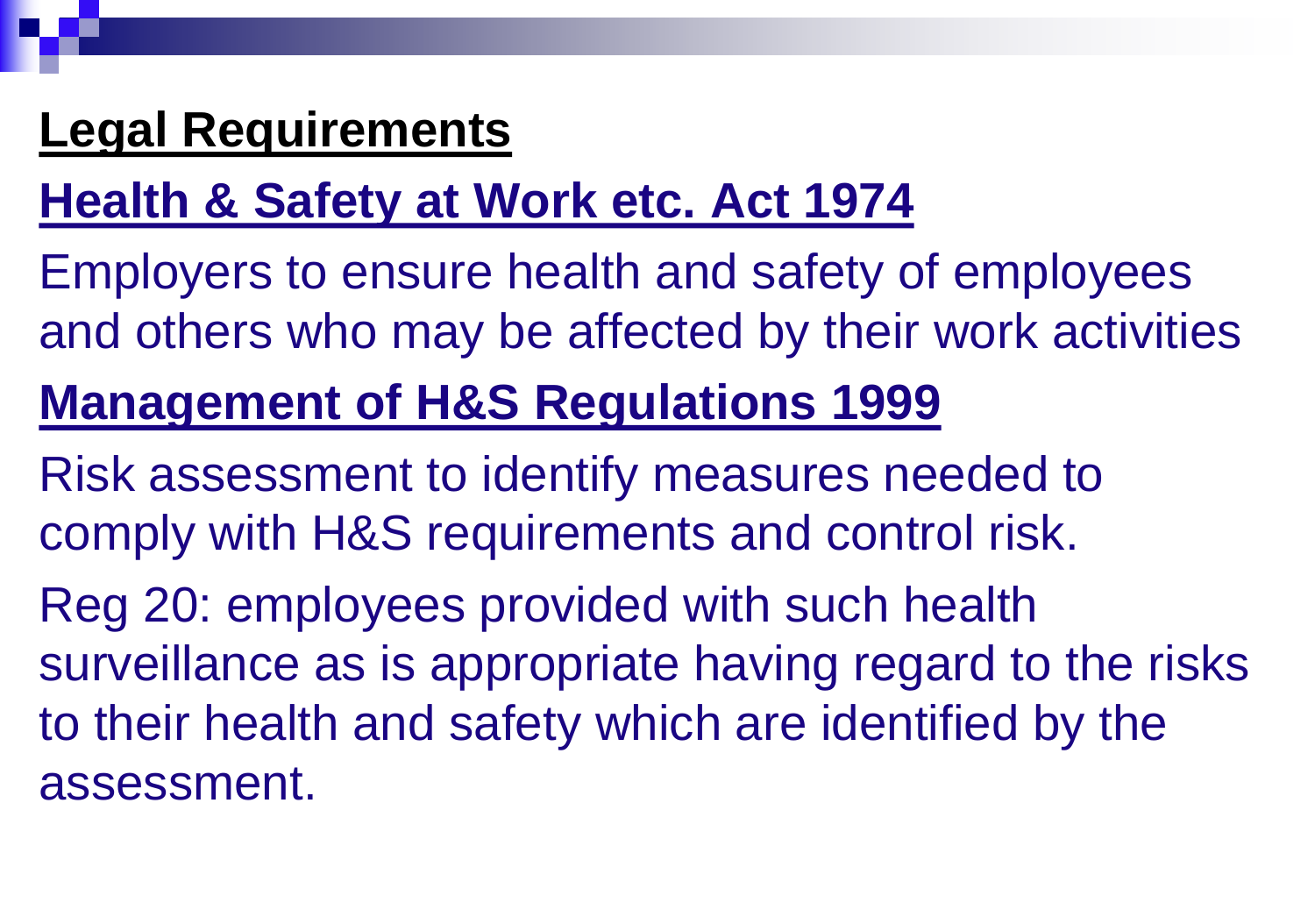## **CONIAC Health Risks Working Group - Position Statement**

**1. Statistics indicate a construction worker is 100 times more likely to die from disease caused or made worse by their work as they are from a fatal accident.**

**2. Managing workplace health helps employers to retain experience and skilled workers and maintains productive employment.**

**3. Workplace ill health is preventable – it is possible and practical to carry out construction work without causing ill health.**

**4. Everyone involved in construction has a responsibility in managing risks to health, and all parties must take ownership of their part of the process.**

**5. Planning and working collaboratively will reduce risk throughout the supply chain at all stages of the process.** 

**6. Managing health risks is no different to managing safety risks.**

**7. Checking workers health is not a substitute for managing and controlling health risks. Monitoring should not be given priority over managing, or confused with it.**

**8. Helping workers tackle other "lifestyle "risks to their health is not a substitute for managing health risks.**

- 
- 
- 
- 
- 

- 
-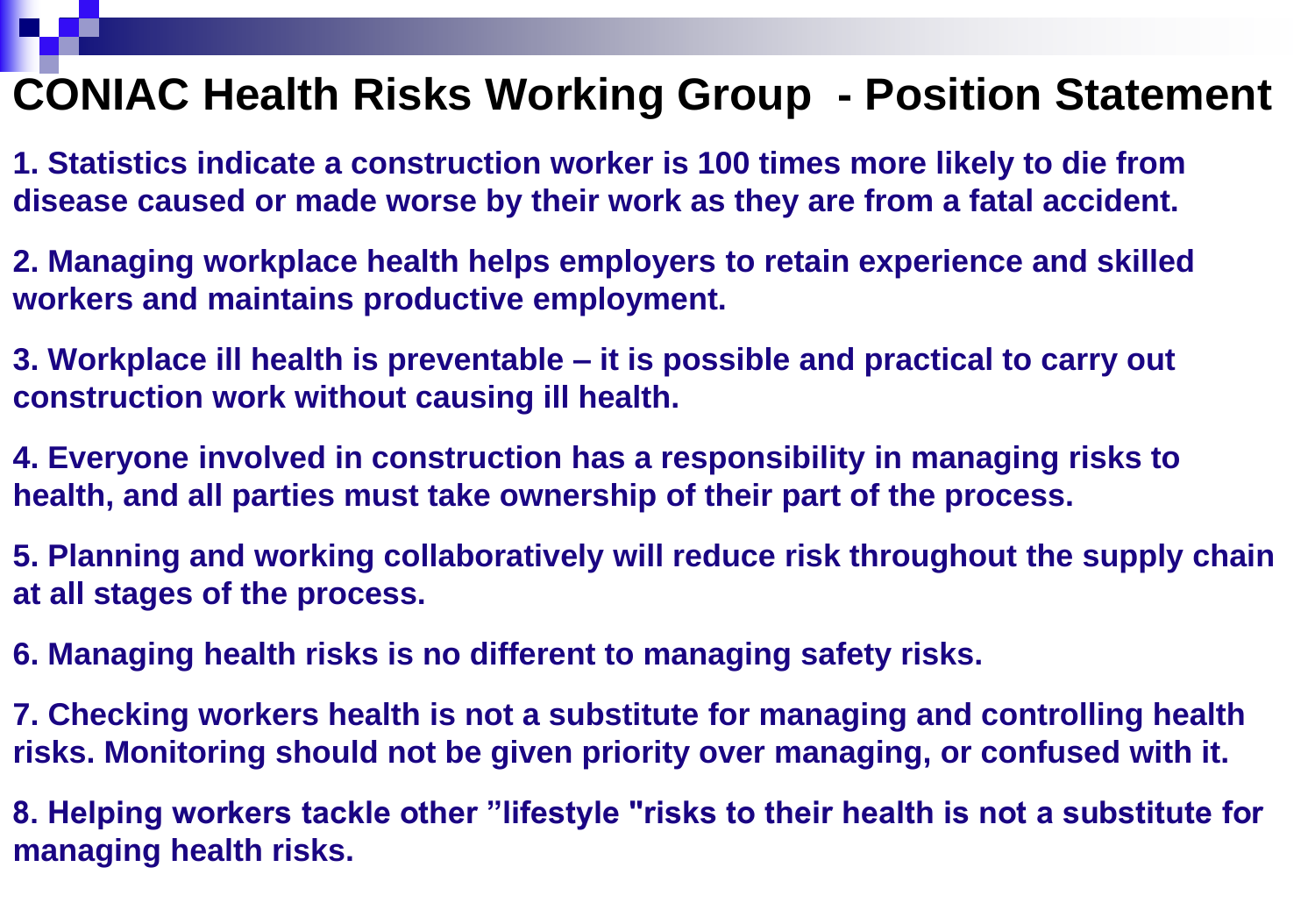### **Safety Critical Tasks/Workers**

### **Task Definition – Office of Rail Regulation**

- **"Driving, dispatching or any activity which is capable of controlling or affecting the movement of that vehicle"**
- **"Signalling, and signalling operations…….and any other activity which is capable of controlling or affecting the movement of that vehicle"**
- **"Installation of components other than ……those subject to check by safety critical controller"**
- **"Maintenance , other than………those subject to check by safety critical worker/ controller"**
- **"Checking that the vehicle is working properly and is correctly loaded"**

### **Worker Definition –** *Constructing Better Health*

**"Where ill health of an individual may compromise their ability to undertake a task defined as safety critical, thereby posing a significant risk to the health and safety of others"**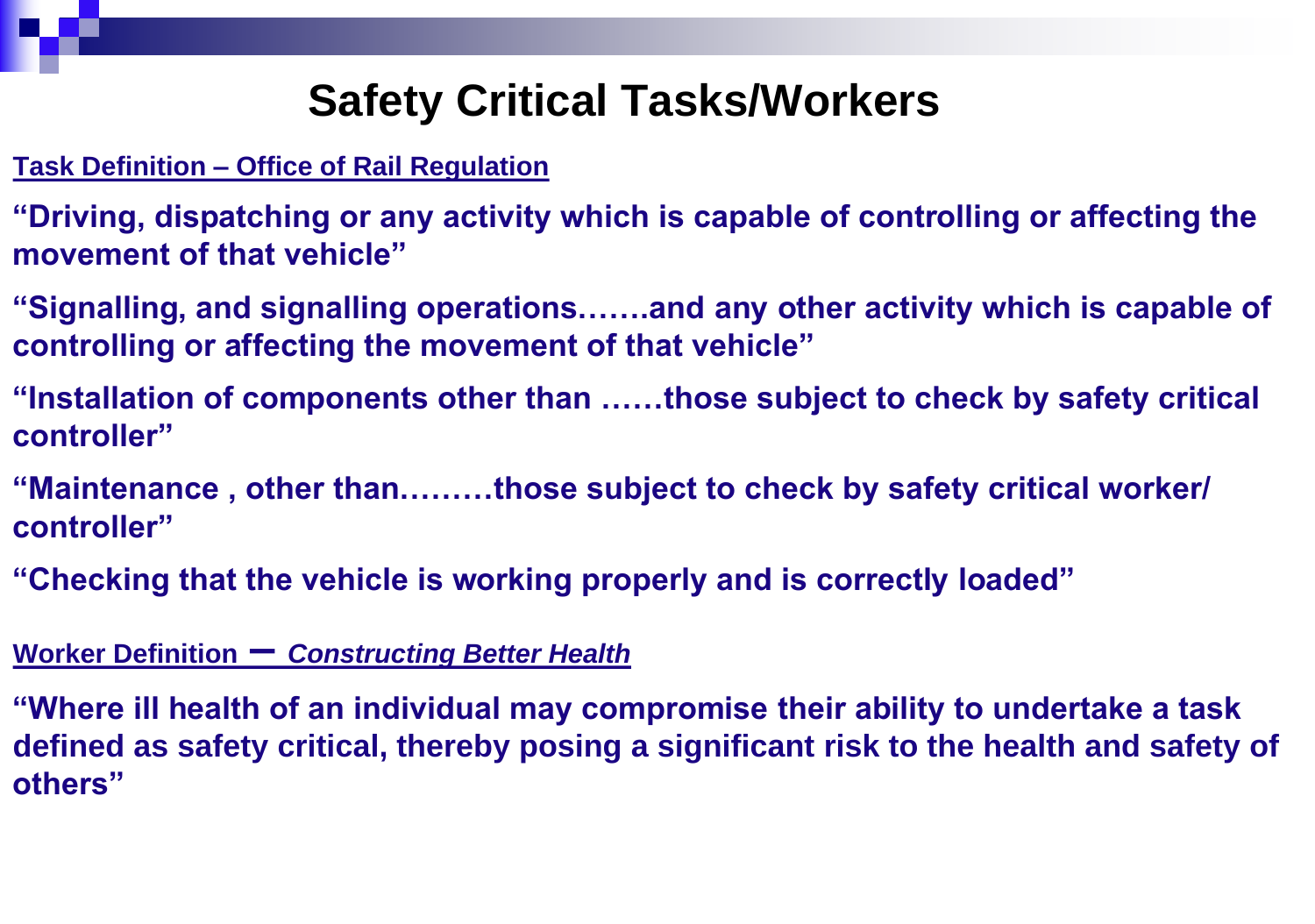# **Constructing Better Health – Health Assessment Matrix**

| <b>HEALTH ASSESSMENT MATRIX</b>                                      | А              | в                               | c                                                                                              | D                                          | Е                               | F           | G                | н           |                            | J.                   | κ          |                          | M                      | N             | $\circ$                  | P             | $\circ$                      | R      |
|----------------------------------------------------------------------|----------------|---------------------------------|------------------------------------------------------------------------------------------------|--------------------------------------------|---------------------------------|-------------|------------------|-------------|----------------------------|----------------------|------------|--------------------------|------------------------|---------------|--------------------------|---------------|------------------------------|--------|
| constructing better health                                           | a              | 量<br>Assossment /<br>Pro-Placer | <b>Fitness For Worl</b><br>fety Critical Wor<br>ā<br>ā                                         | <b>Appointed Doctor</b><br>Statutory Medic | $\frac{1}{2}$<br>Musculosk<br>а | €<br>蠹      | よ<br>Respiratory | ŝ<br>Ξ<br>藍 | ÷<br>HAVS Assessment tiers | <b>Blood Pressur</b> | Untratypin | oal Aculty & Fields<br>虔 | š<br>Range Aculty (DSE | Colour Vision | <b>Bological Monitor</b> | <b>Stress</b> | 2<br>-M<br>Alcohol<br>Ţ<br>毕 | 覂<br>a |
| <b>SECTION 1: JOB ROLE</b>                                           |                |                                 |                                                                                                |                                            |                                 |             |                  |             |                            |                      |            |                          |                        |               |                          |               |                              |        |
| ADMINISTRATORS (site)                                                |                |                                 |                                                                                                |                                            |                                 |             |                  |             |                            |                      |            |                          | Δ                      |               |                          |               |                              |        |
| ASBESTOS LICENSED WORKERS                                            | △              | Δ                               | 羅                                                                                              | Δ                                          | ®                               | ⊛           | Δ                | ®           | ⊛                          | ®                    | ⊛          |                          |                        |               |                          | ⊛             | ⊛                            |        |
| <b>BRICK LAYERS</b>                                                  | ®              |                                 |                                                                                                |                                            | ®                               | Δ           | Δ                | Δ           | Δ                          |                      |            |                          |                        |               |                          |               |                              |        |
| <b>CARPENTERS / JOINERS / SHOP FITTERS</b>                           | œ              |                                 |                                                                                                |                                            | œ                               | ▵           | Δ                | Δ           | Δ                          |                      |            |                          |                        |               |                          |               |                              |        |
| <b>CONSTRUCTION SITE OPERATIVE - GENERAL</b>                         | ®              |                                 |                                                                                                |                                            | ®                               | △           | Δ                | ®           | ভ                          |                      |            |                          |                        |               |                          |               |                              |        |
| CONSTRUCTION SITE OPERATIVE - SPECIALIST (Hs), assessment            | œ              |                                 |                                                                                                |                                            | œ                               | ®           | Δ                | ®           | ®                          |                      |            |                          |                        |               |                          |               |                              |        |
| DEMOLITION OPERATIVE                                                 | $^{\circ}$     |                                 |                                                                                                |                                            | ®                               | Δ           | Δ                | Δ           | Δ                          |                      |            |                          |                        |               |                          |               |                              |        |
| <b>ELECTRICIANS - FITTERS / ENGINEERS</b>                            | œ              | ⊛                               |                                                                                                |                                            | ®                               | Δ           | Δ                | ®           | $^{\circ}$                 |                      |            |                          |                        | ⊛             |                          |               |                              |        |
| <b>FORM WORKER</b>                                                   | $\oplus$       |                                 |                                                                                                |                                            | ®                               | Δ           | Δ                | Δ           | Δ                          |                      |            |                          |                        |               |                          |               |                              |        |
| GLAZIER / GLASS FITTER / WINDOW FABRICATORS                          | <b>GO</b>      |                                 |                                                                                                |                                            | ⊛                               | Δ           | Δ                |             | ®                          |                      |            |                          |                        |               |                          |               |                              |        |
| <b>LGV DRIVER</b>                                                    | ®              | ⊛                               | 341                                                                                            |                                            | ®                               |             |                  | Δ           |                            | ®                    | ⊛          | ®                        |                        |               |                          | $^{\circ}$    | ⊛                            |        |
| <b>PAINTERS/DECORATORS</b>                                           | œ              |                                 |                                                                                                |                                            | ®                               | Δ           | Δ                |             | ®                          |                      |            |                          |                        |               |                          |               |                              |        |
| <b>PILING OPERATIVE</b>                                              | ®              |                                 |                                                                                                |                                            | ®                               | Δ           |                  | Δ           | Δ                          |                      |            |                          |                        |               |                          |               |                              |        |
| <b>PIPE FITTER</b>                                                   | <b>®</b>       |                                 |                                                                                                |                                            | ⊛                               | Δ           | Δ                |             | $^{\circ}$                 |                      |            |                          |                        |               |                          |               |                              |        |
| <b>PLANT OPERATOR - GENERAL</b>                                      | ⊛              | ⊛                               | 実                                                                                              |                                            | ⊛                               | Δ           |                  | Δ           |                            | ⊛                    | ®          | œ                        |                        |               |                          | ⊛             | ⊛                            |        |
| <b>BLANT OPERATOR - CRANE DRIVER</b>                                 | ®              | $^{\circ}$                      |                                                                                                |                                            | ⊛                               | Δ           |                  |             |                            | $^{\circledR}$       | ®          | ®                        |                        |               |                          | ⊛             | ⊛                            |        |
| 4T OPERATORS - MOBILE MACHINE DRIVERS                                | ®              | $^{\circledR}$                  | <b>SHO</b>                                                                                     |                                            | ⊛                               | Δ           |                  | Δ           |                            | ⊛                    | ®          | œ                        |                        |               |                          | ⊛             | ⊛                            |        |
| <b>LASTERERS/DRY LINERS</b>                                          | $^{\circledR}$ |                                 |                                                                                                |                                            | ®                               | ▵           | Δ                |             | Δ                          |                      |            |                          |                        |               |                          |               |                              |        |
| PLUMBERS / GAS / HEATING / VENTILATION ENGINEERS                     | ®              |                                 |                                                                                                |                                            | ®                               | Δ           | Δ                |             | Δ                          |                      |            |                          |                        |               |                          |               |                              |        |
| <b>RAIL TRACKSIDE</b>                                                | ®              | $^{\circ}$                      | 道                                                                                              |                                            | ⊛                               | Δ           | Δ                | Δ           | Δ                          | $^{\circledR}$       | $^{\circ}$ | œ                        |                        |               |                          | $^{\circ}$    | $^{\circ}$                   |        |
| ROAD CONSTRUCTION ASPHALTER/ PAVER                                   | $^{\circledR}$ |                                 |                                                                                                |                                            | ⊛                               | Δ           | Δ                | Δ           | Δ                          |                      |            | œ                        |                        |               |                          |               |                              |        |
| <b>ROADSIDE DINH SPEED)</b>                                          | $^{\circ}$     | ☜                               | 源                                                                                              |                                            | ⊛                               | $\triangle$ | ≏                | ≏           | Δ                          | ☜                    | ®          | œ                        |                        |               |                          | ®             | ®                            |        |
| ROOFERS - SLATERS / THATCHERS / TILERS                               | ®              | $^{\circ}$                      |                                                                                                |                                            | $^{\circledR}$                  | Δ           | Δ                |             | Δ                          | ⊛                    | ⊛          |                          |                        |               |                          |               | ®                            |        |
| <b>SCAFFOLDERS/RIGGERS</b>                                           | ⊛              | ⊛                               |                                                                                                |                                            | ⊛                               |             |                  |             |                            | ⊛                    | ®          |                          |                        |               |                          |               | $^*$                         |        |
| <b>SITE POREMAN/SUPERVISOR</b>                                       | ⊛              |                                 |                                                                                                |                                            | ⊛                               |             |                  |             |                            |                      |            |                          |                        |               |                          | ®             |                              |        |
| <b>SITE MANAGER</b>                                                  | ⊛              |                                 |                                                                                                |                                            |                                 |             |                  |             |                            |                      |            |                          |                        |               |                          | $^{\circ}$    |                              |        |
| STEEL ERECTORS STRUCTURAL/ FABRICATOR                                | ⊛              | ◉                               |                                                                                                |                                            | ⊛                               |             | Δ                | Δ           | △                          | ⊛                    | ®          |                          |                        |               |                          | ⊛             | ⊛                            |        |
| <b>STEEPLEJACK</b>                                                   | $^{\circ}$     | ☜                               |                                                                                                |                                            | ®.                              |             |                  |             |                            | ⊛                    | œ          |                          |                        |               |                          |               | ⊛                            |        |
| <b>STONEMASONS</b>                                                   | ®              | ⊛                               |                                                                                                |                                            | ⊛                               | Δ           | $\Delta$         | $\Delta$    | Δ                          |                      |            |                          |                        |               |                          |               |                              |        |
|                                                                      | $^{\circ}$     |                                 |                                                                                                |                                            | ⊛                               |             |                  |             |                            |                      |            |                          |                        |               |                          |               |                              |        |
| TILERS / TILE FIXER / FLOOR TILER                                    |                |                                 |                                                                                                |                                            |                                 | Δ           | Δ                |             |                            |                      |            |                          |                        |               |                          |               |                              |        |
| TUNNEL WORKERS - (CONFINED SPACE/BApparatus)                         | ⊛              | ⊛                               | <b>SHEE</b>                                                                                    |                                            | ⊛                               | Δ           | Δ                | ▵           | Δ                          | $^{\circ}$           | ®          |                          |                        |               |                          | ®             | $^{\circ}$                   |        |
| <b>WELDER</b><br><b>SECTION 2: HAZARDS TABLE</b>                     | ®              |                                 |                                                                                                |                                            | ⊛                               | ®           | Δ                | $^{\circ}$  |                            |                      |            | œ                        |                        |               |                          |               |                              |        |
|                                                                      | $^{\circ}$     | ⊛                               |                                                                                                |                                            |                                 |             |                  |             |                            |                      |            |                          |                        |               |                          |               |                              |        |
| <b>ASBESTOS (not licensed)</b><br>CHEMICAL-RESPIRATORY (sensitivers) | Δ              | Δ                               |                                                                                                |                                            |                                 |             | Δ.<br>Δ          |             |                            |                      |            |                          |                        |               |                          |               |                              |        |
|                                                                      | Δ              | Δ                               |                                                                                                |                                            |                                 |             |                  |             |                            |                      |            |                          |                        |               | ®                        |               |                              |        |
| CHEMICAL-SKIN (sensitisers)<br><b>CONFINED SPACE</b>                 | ⊛              | $^{\circ}$                      |                                                                                                |                                            |                                 | Δ           |                  |             |                            |                      |            |                          |                        |               |                          |               |                              |        |
| <b>BIOLOGICAL</b>                                                    | ⊛              | $^{\circ}$                      |                                                                                                |                                            |                                 |             |                  |             |                            |                      |            |                          |                        |               |                          |               |                              |        |
| <b>YOU ANGABIATION</b>                                               | A              | $\Delta$                        |                                                                                                | ≏                                          |                                 |             |                  |             |                            |                      |            |                          |                        |               | Δ<br>$\Delta$            |               |                              |        |
| <b>UD</b>                                                            | ▵              | Δ                               |                                                                                                | Δ                                          |                                 |             |                  |             |                            |                      |            |                          |                        |               | Δ                        |               |                              |        |
| <b>JLONE WORKING</b>                                                 | ⊛              | $^{\circ}$                      |                                                                                                |                                            |                                 |             |                  |             |                            |                      |            |                          |                        |               |                          |               |                              |        |
| MANUAL HANDLING                                                      | ⊛              |                                 |                                                                                                |                                            | ⊛                               |             |                  |             |                            |                      |            |                          |                        |               |                          |               |                              |        |
| <b>NOISE</b>                                                         | ⊛              | ⊛                               |                                                                                                |                                            |                                 |             |                  | Δ           |                            |                      |            |                          |                        |               |                          |               |                              |        |
| <b>NIGHT WORK</b>                                                    | △              | $\Delta$                        |                                                                                                |                                            |                                 |             |                  |             |                            |                      |            |                          |                        |               |                          |               |                              |        |
| SE.ICA                                                               | △              | Δ                               |                                                                                                |                                            |                                 |             | $\Delta$         |             |                            |                      |            |                          |                        |               |                          |               |                              |        |
| <b>VIBRATION</b>                                                     | ▵              | $^{\circ}$                      |                                                                                                |                                            |                                 |             |                  |             | Δ                          |                      |            |                          |                        |               |                          |               |                              |        |
| WORKING AT HEIGHT (control measures not practicable)                 | △              | Δ                               |                                                                                                |                                            |                                 |             |                  |             |                            |                      |            |                          |                        |               |                          |               |                              |        |
| <b>KEY TO CODING:</b>                                                | Δ              |                                 | HEALTH SURVEILLANCE (Dependant on risks to which worker is exposed - risk assessment required) |                                            |                                 |             |                  |             |                            |                      |            |                          |                        |               |                          |               |                              |        |
|                                                                      | ®              |                                 | HEALTH MONITORING (BEST PRACTICE) (Strongly recommended - risk assessment required)            |                                            |                                 |             |                  |             |                            |                      |            |                          |                        |               |                          |               |                              |        |
|                                                                      |                |                                 | <b>NOT LEGALLY REQUIRED - GOOD BUSINESS SENSE</b>                                              |                                            |                                 |             |                  |             |                            |                      |            |                          |                        |               |                          |               |                              |        |
|                                                                      |                |                                 | SAFETY CRITICAL - FITNESS FOR WORK HEALTH ASSESSMENT                                           |                                            |                                 |             |                  |             |                            |                      |            |                          |                        |               |                          |               |                              |        |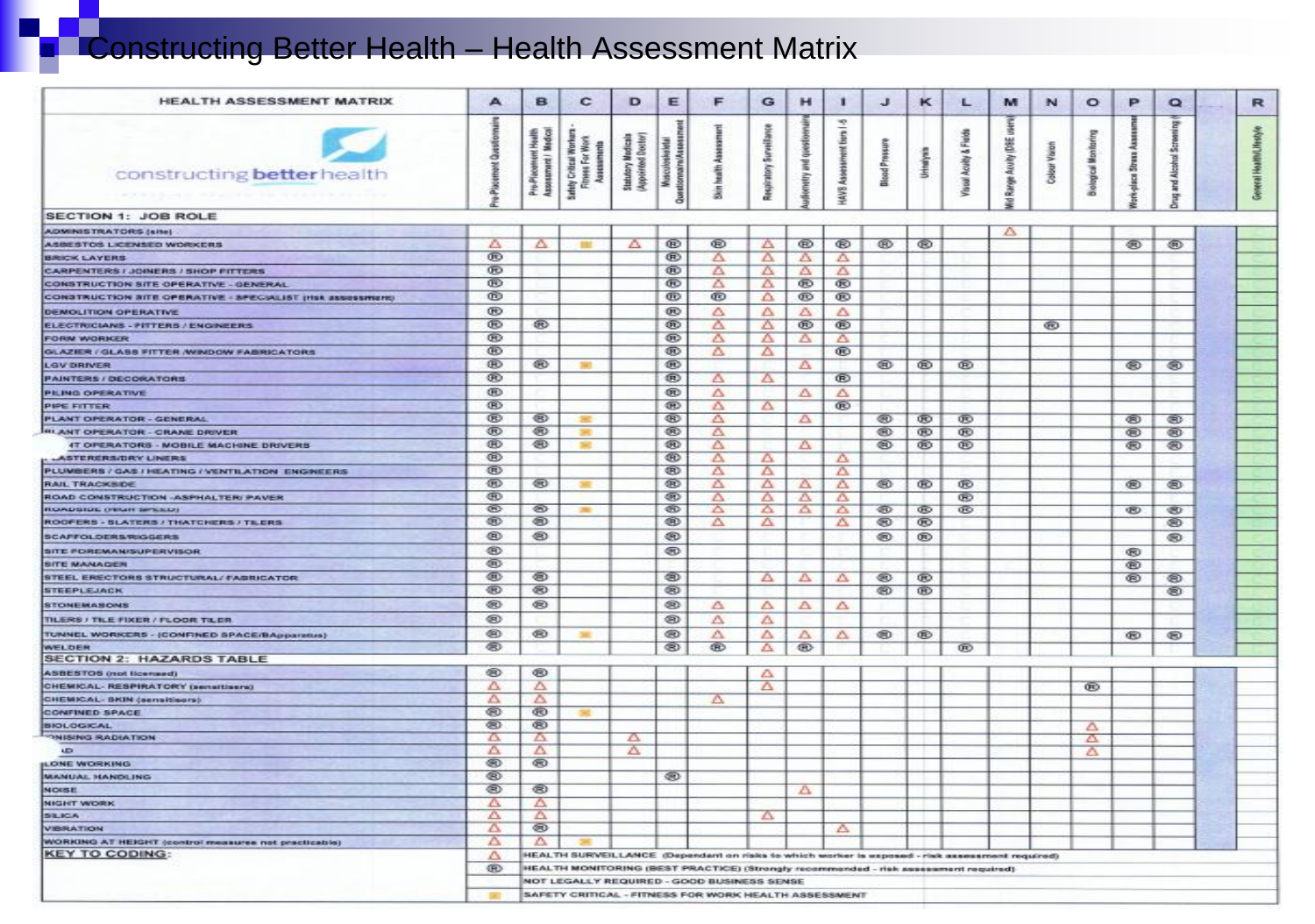### **Jobs Highlighted as - Safety Critical Workers/ Fitness for Work Assessment**

- Asbestos Licensed Workers
- **LGV Driver**
- **Plant Operator – General**
- **Plant Operator – Crane Driver**
- **Plant Operator – Mobile Machine Drivers**
- **Rail Trackside**
- Roadside (High Speed)
- **Tunnel Workers**

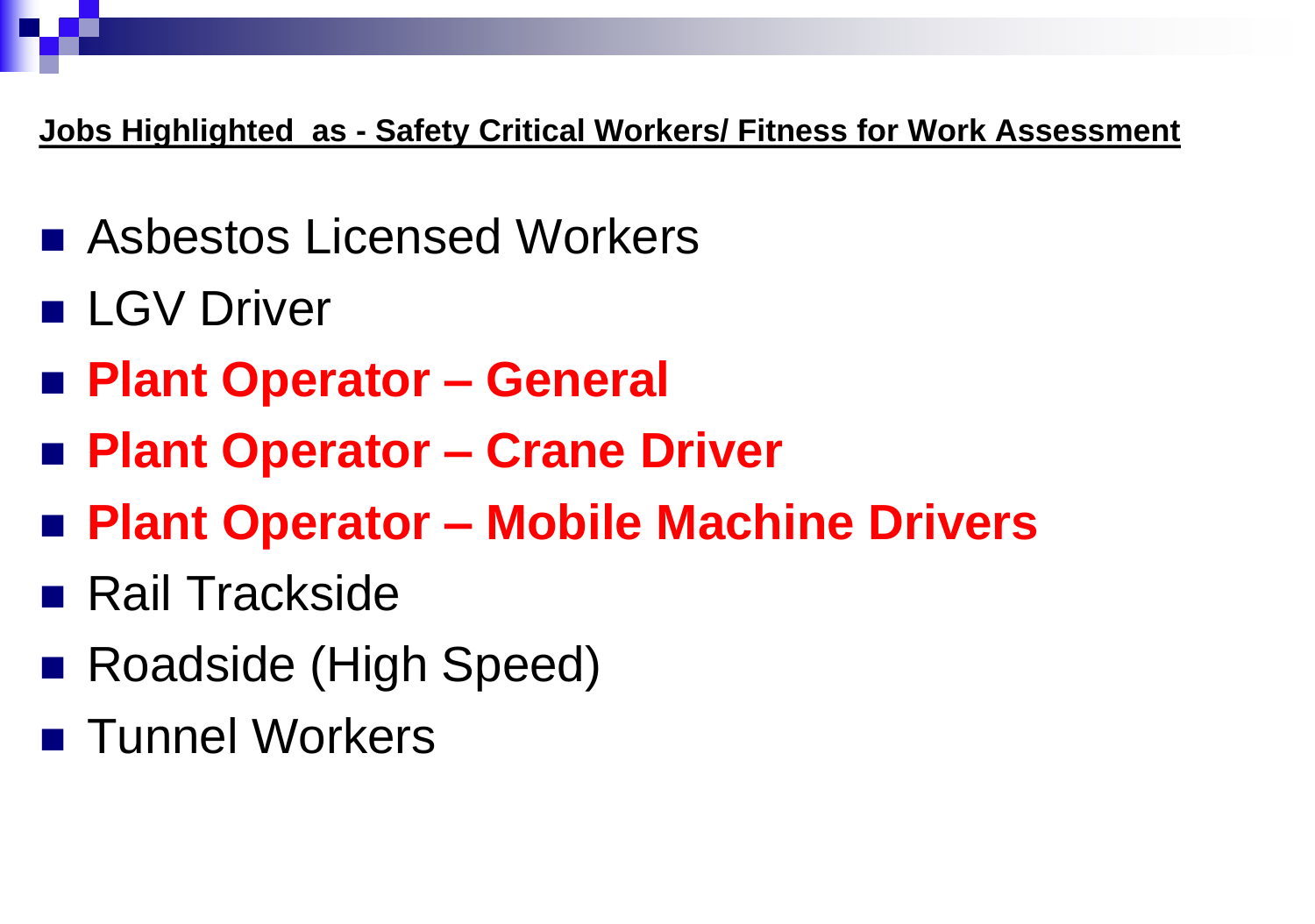

**MANY** 

### **Medical Fitness to Operate Construction Plant**

# Straighc Formulator Construction





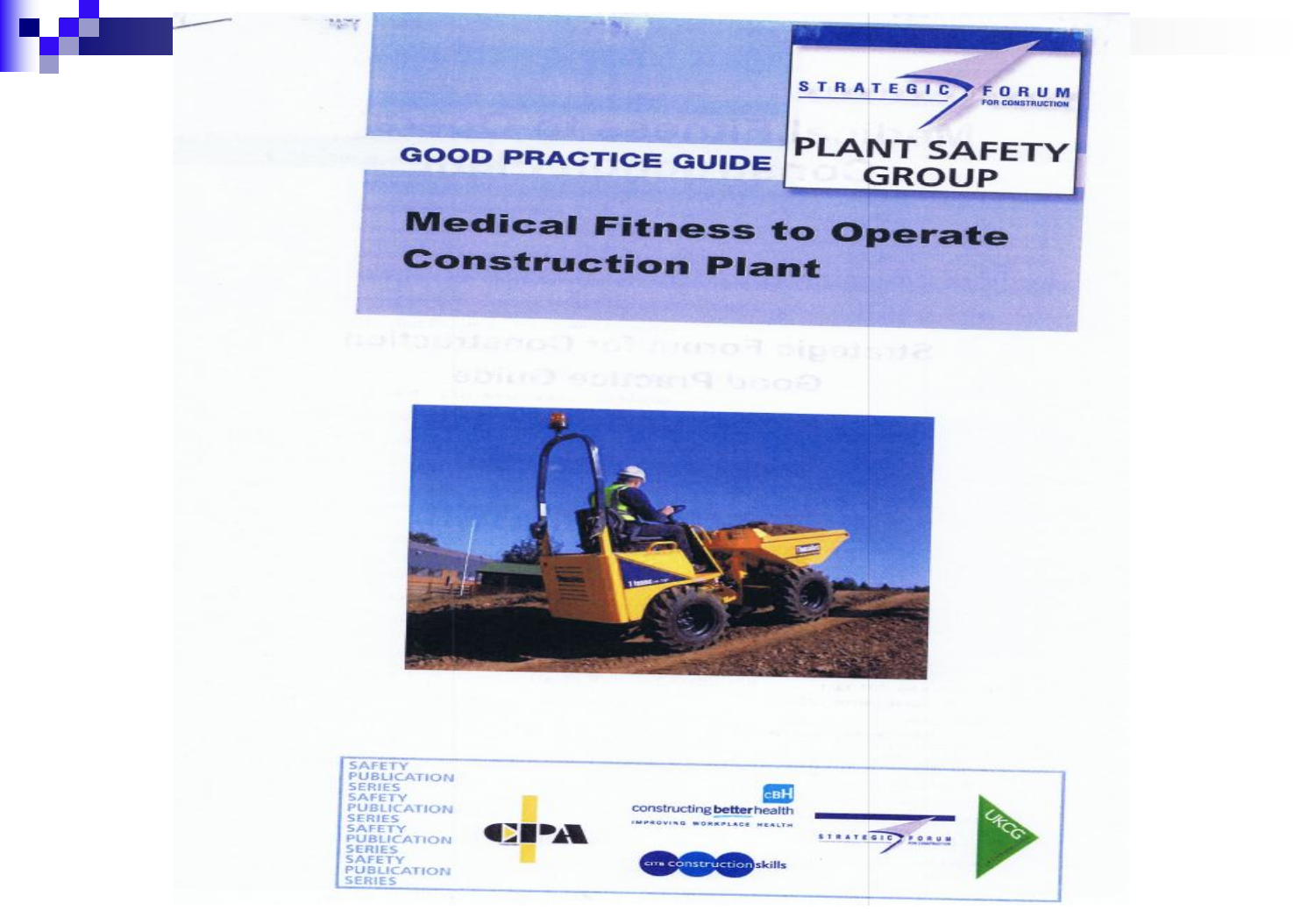### **Plant Safety Group – Medical Fitness to Operate Construction Plant**

### *CPA Quotes*

"One of the purposes of medical assessments for equipment operators is to be able to demonstrate to customers renting operated plant, that the operators they are effectively hiring, are medically fit to undertake the tasks that they are asked to do"

"Guidance is intended to provide clarity on the medical fitness assessment process and outlines the steps that should be taken by employers to ensure that the plant operators have an appropriate level of fitness for the job"

Statement of fitness confirming employee has been assessed by OHP and found to be medically fit to operate the specific item of plant?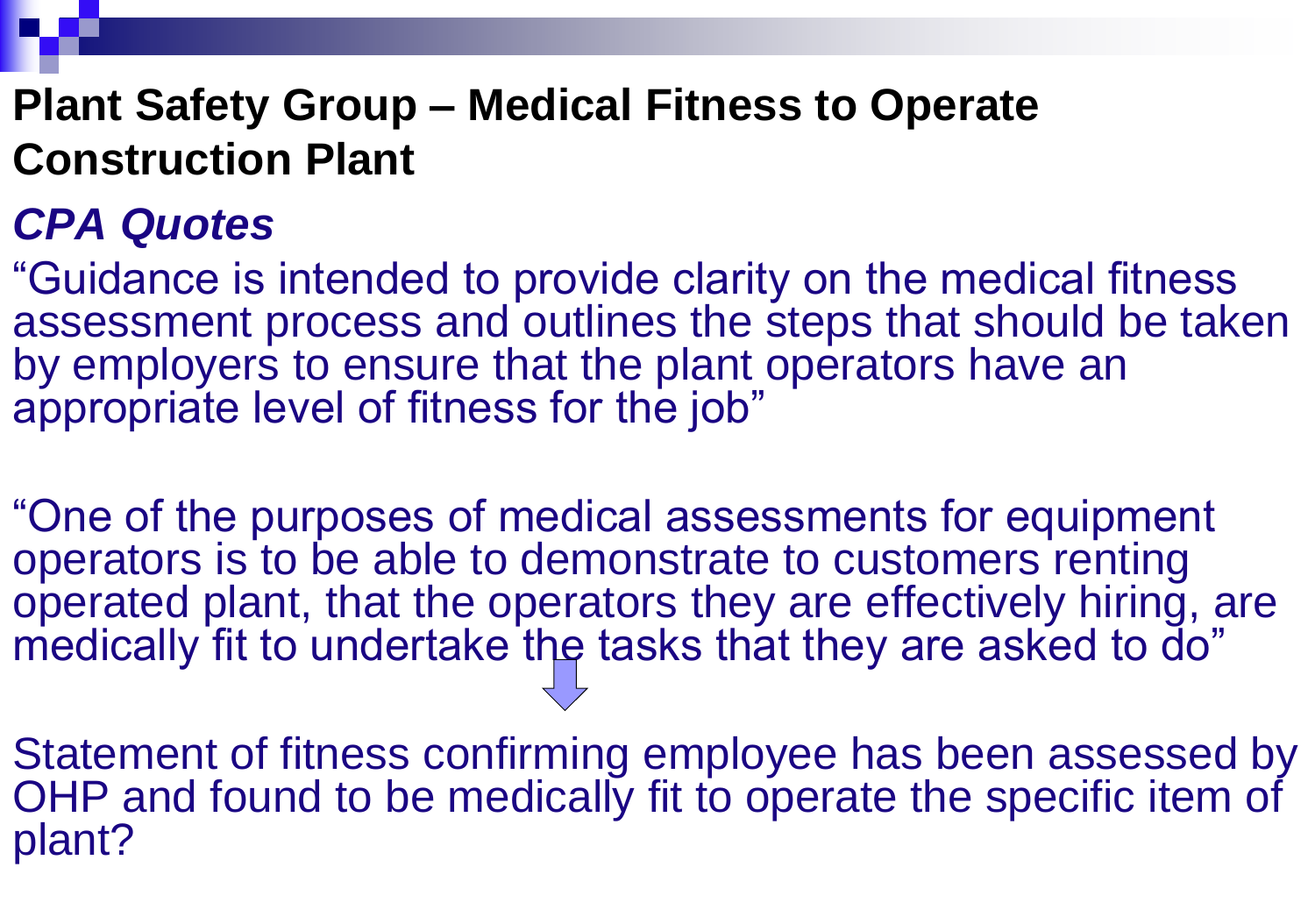### **Plant Safety Group – Medical Fitness to Operate Construction Plant (Summary)**

- **- Job Analysis/ Specific requirements for that item of plant**
- **- Assessment Requirements and Standards (7 Core Elements)**
	- **1. Musculo – skeletal health (mobility, co-ordination, chronic pain)**
	- **2. Cardio- vascular (blood pressure)**
	- **3. Nervous system (vertigo, balance, muscular weakness)**
	- **4. Visual Acuity (both eyes, colour perception)**
	- **5. Hearing (evidence of adequate, limited hearing loss)**
	- **6. General Health (diabetes, asthma etc./ controlled)**
- **7. Psychological/ Mental Health (behaviour, stress, impairment) Note: Optional Alcohol/ Drugs screening.**



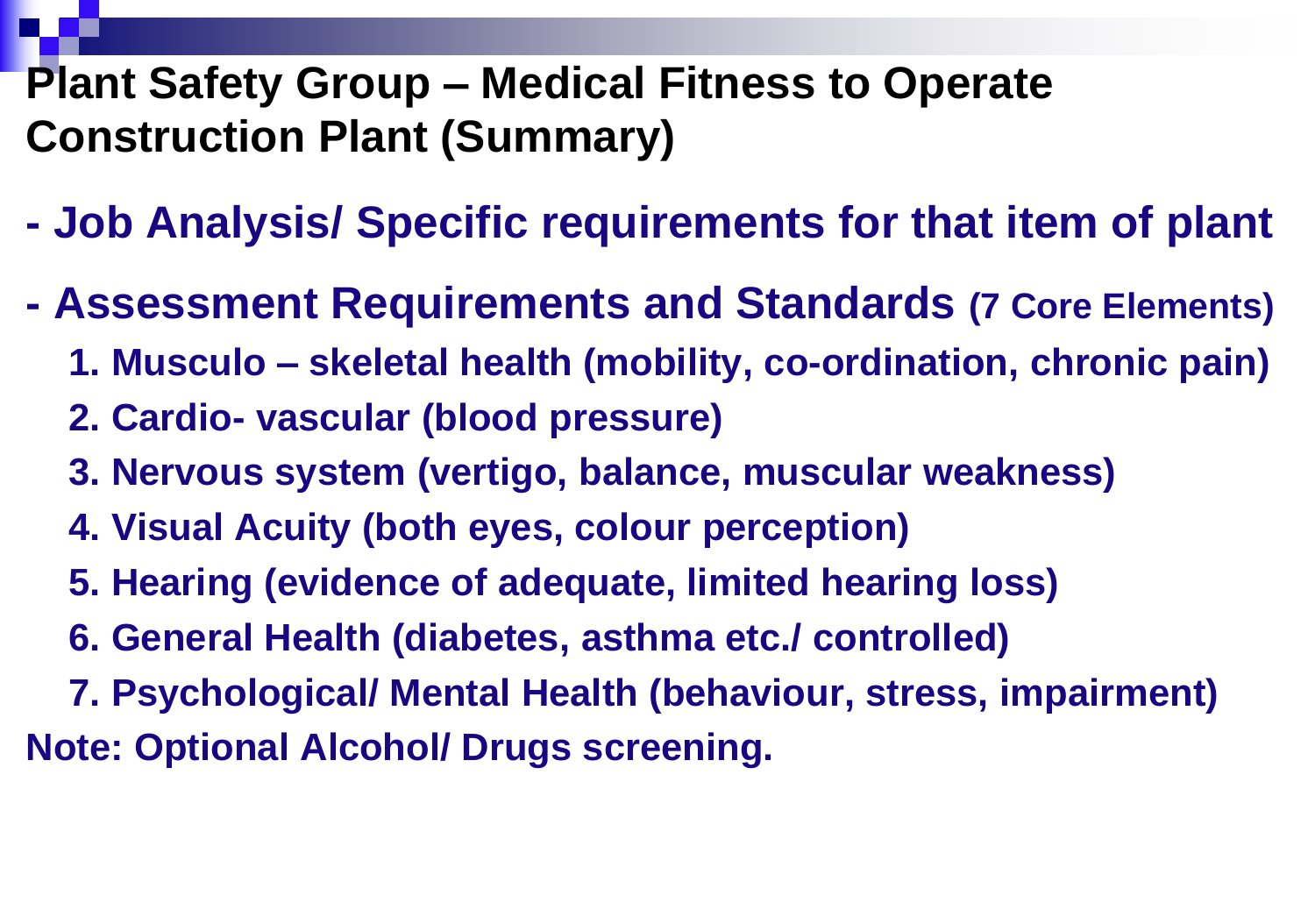### **Plant Safety Group – Medical Fitness to Operate Construction Plant (Summary)**

- **Consultation with employees**
- **Self declaration for new plant operators**
- **Occupational health questionnaire**
- **Consent to obtain medical reports**
- **Employers duties for collection/ use of health information**
- **Minimum competency standards for Occupational Health Professional/ Provision**